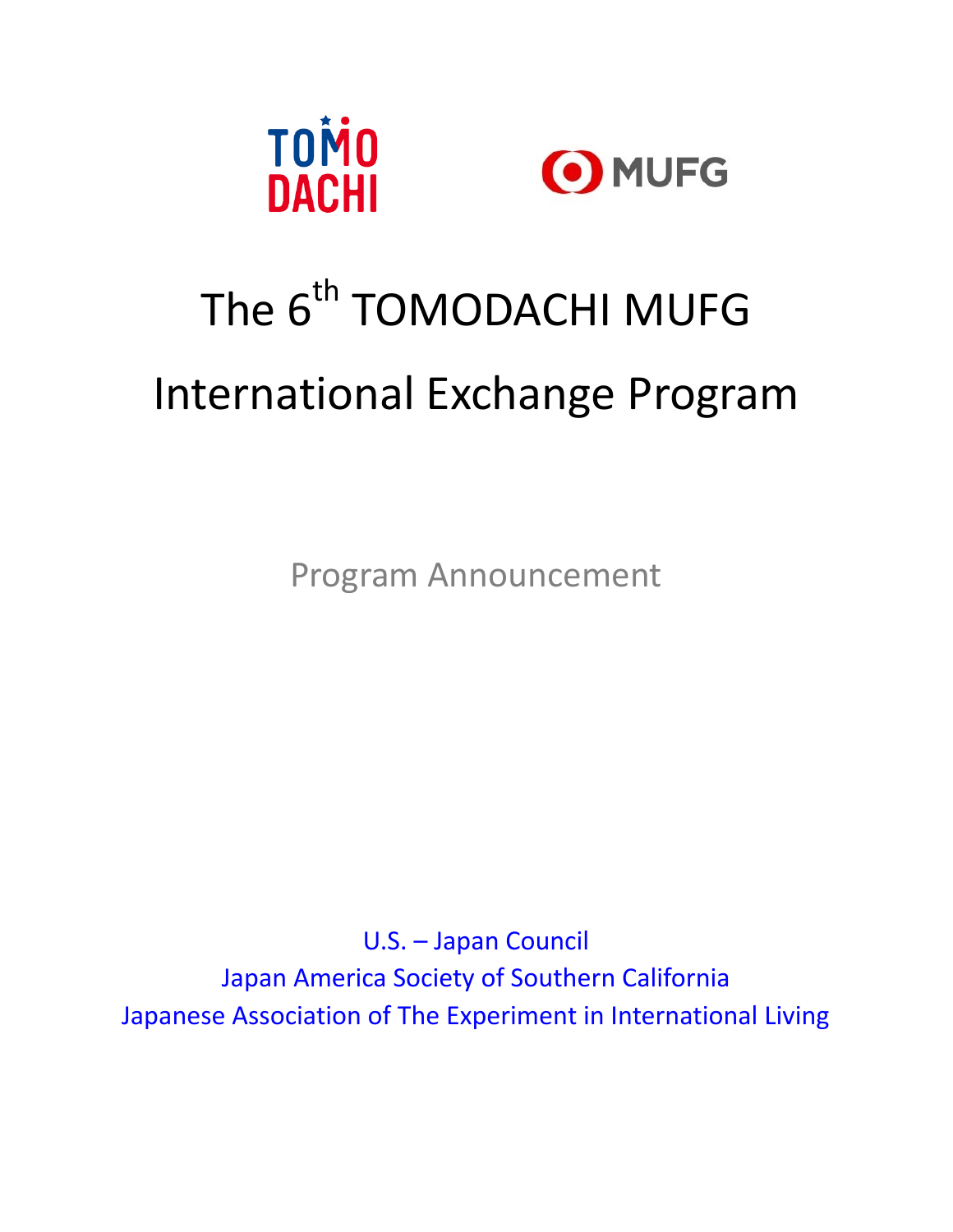#### **1 Purpose**

The purpose of this exchange program is to help build stronger ties between Southern California high school students and their Japanese counterparts and Japanese citizens through a two-week visit to Japan. It will provide the opportunity for the Southern California high school students to experience a home stay with a family in the areas affected by the Great East Japan Earthquake, to interact with Japanese high school students, and to engage in volunteer activities in the region. Additionally, the Southern California high school students will experience the Japanese culture and learn about disaster prevention, crisis management and leadership.

| Host        | TOMODACHI Initiative (the U.S.-Japan Council-Japan)                  |
|-------------|----------------------------------------------------------------------|
| Sponsor     | Mitsubishi UFJ Financial Group, Inc. (MUFG)                          |
| Implementer | Japanese Association of The Experiment in International Living (EIL) |
| Recruitment | Japan America Society of Southern California (JASSC)                 |

#### **2 Program period (14 days)**

| Sat., June 24                   | Pre-Departure Welcome/Orientation in L.A. |
|---------------------------------|-------------------------------------------|
| Sun., June 25                   | Departure from LAX                        |
| Mon., June 26                   | Arrival in Japan                          |
| Tue., June $27 - Sat.$ , July 8 | Program in Japan                          |
| Sun., July 9                    | Departure from Japan                      |
| Sun., July 9                    | Arrive at LAX                             |

#### **3 Number of Participants**

20 American Students

## **4 Program Location and Accommodations (tentative)**

Tokyo, Miyagi, Hiroshima, and Kyoto

## **5 Contents of the program**

- People-to-people exchange with Japanese through a home stay experience, visits to high schools and other cultural experiences
- Learning about disaster preparedness and crisis management through visits to Disaster Prevention Institutions
- Learning about the status of reconstruction efforts in the Tohoku region
- Visits to Japan's leading high tech industries
- Volunteer activities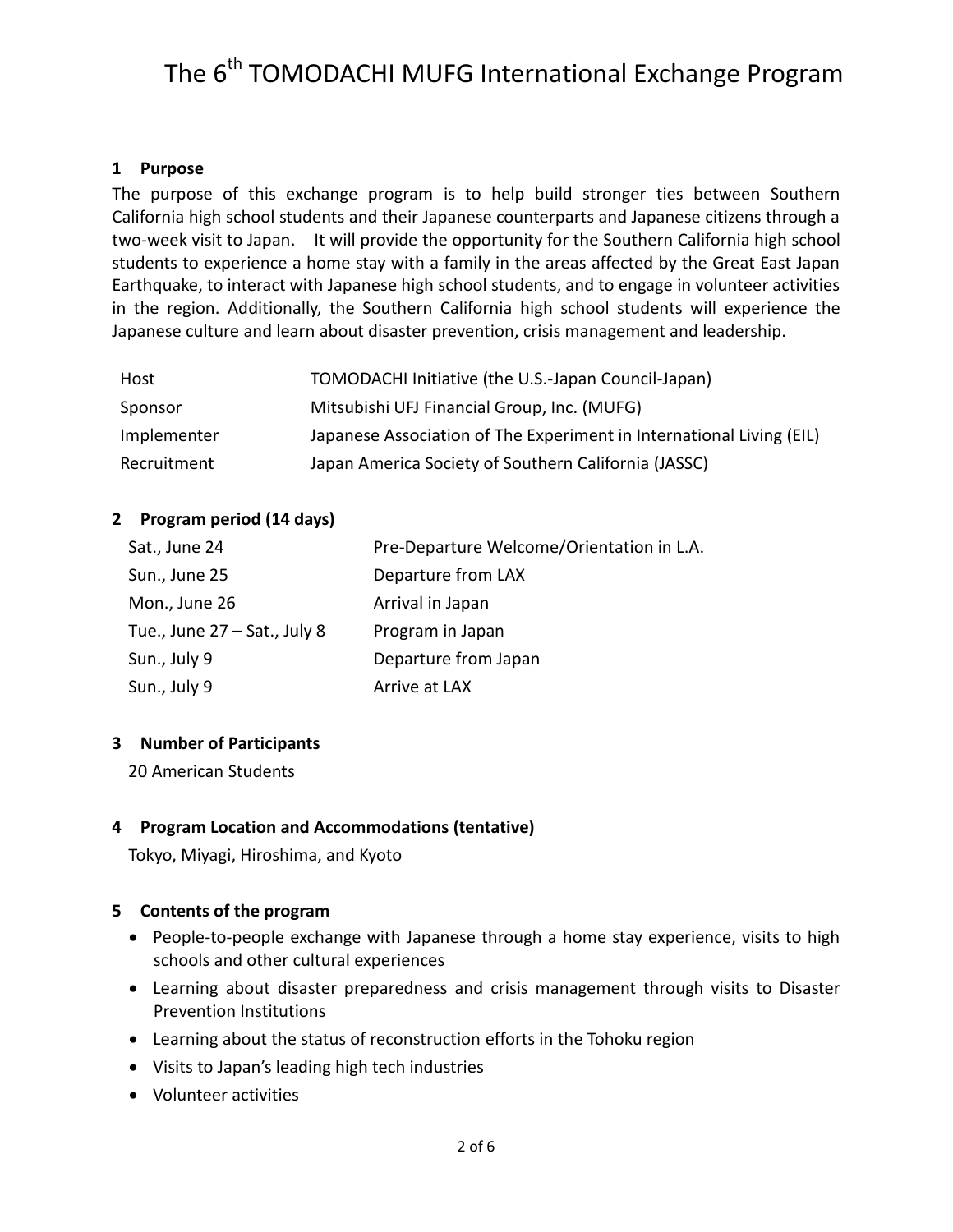## **6 Eligibility**

Applicants must be:

- A U.S. Citizen
- Between 15 and 18 years old at the time of departure (Sun., June 25, 2017)
- Enrolled in a high school in Los Angeles, Orange, San Diego, San Bernardino or Riverside County
- In good physical and mental health
- Willing to learn about the Japanese culture and interact and engage with the Japanese people
- Able to take part in the entire program including the orientation in Los Angeles on Sun., May 21, 2017.

Applicants must also:

- Have not visited Japan for more than seven consecutive days within the past three years
- $\bullet$  Have the consent of a parent(s) or a guardian(s)
- Not have plans to participate in any other program to study in or visit Japan prior to this program
- Be a native speaker of English
- Japanese language ability is preferred but not required

# **7 Expenses covered by the Host**

- Airfare (round-trip, economy-class ticket)
- Meals during the program
- Accommodations in Los Angeles (Sat., June 24, 2017) and in Japan (Mon., June 26, 2017 through Sat., July 8, 2017)
- Group activities and excursions
- Transportation in Japan
- Overseas Travel Insurance (with an upper limit on coverage)

*The participants will be insured with an overseas travel insurance policy during the period of the program. The detailed coverage conditions are defined in the contract between the insurance company and the Host. Chronic or preexisting diseases or injuries, as well as dental care, pregnancy, childbirth and any short or long term ailments arising from premature childbirth or miscarriage are not included in the coverage. The Host cannot bear any responsibility beyond the coverage of this insurance.*

• Departure Orientation in Los Angeles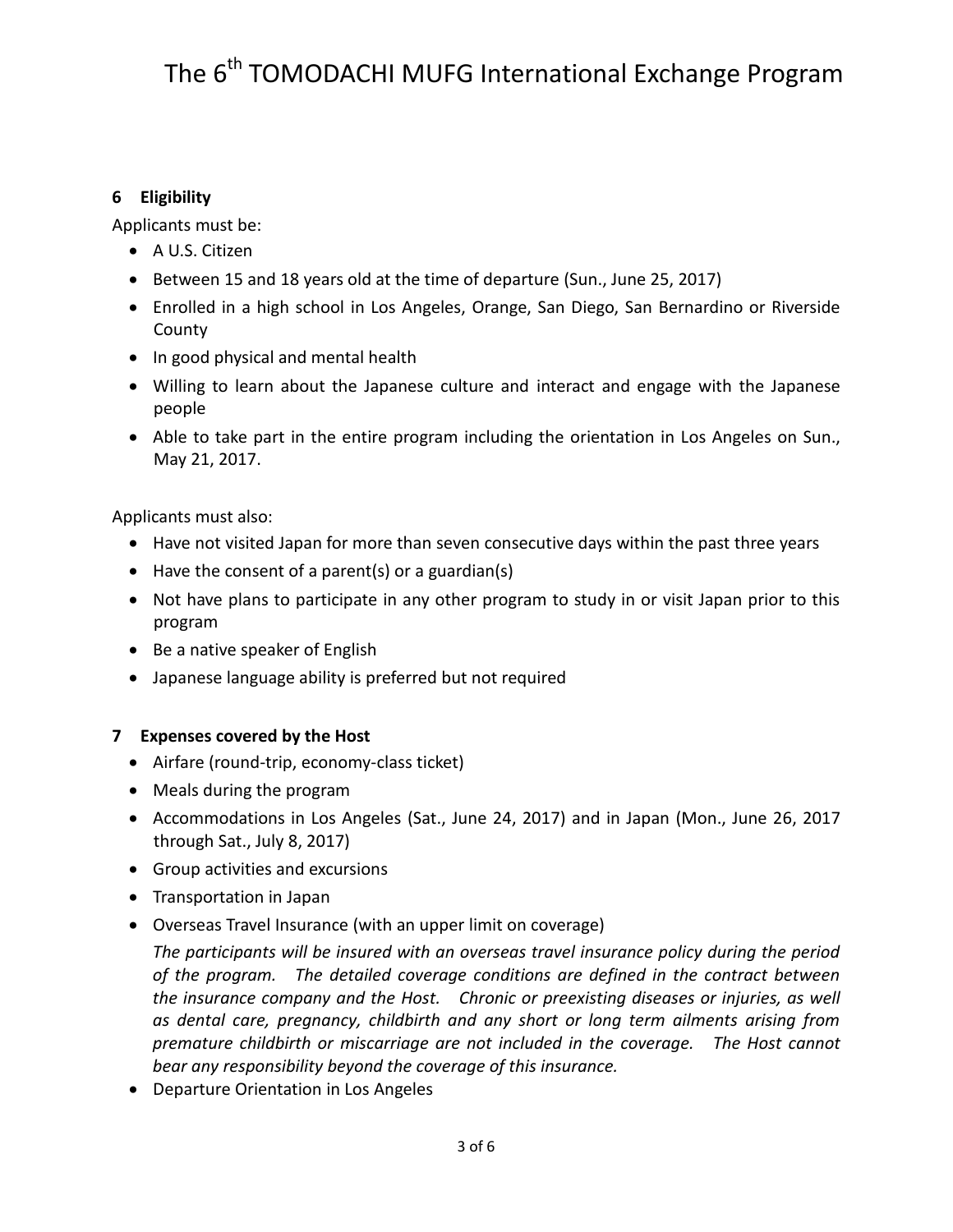## **8 Participants are responsible for the following fees and expenses:**

- Transportation from home to Los Angeles area hotel for an in-person interview on Sat., April 29 or Sun., April 30, 2017
- Transportation from home to Los Angeles area hotel for mandatory orientation on Sun., May 21, 2017
- Transportation from home to Los Angeles area hotel for departure orientation on Sat., June 24, 2017 (Hotel to be announced)
- Application fees for a U.S. Passport (a travel visa is not required for this exchange program)
- Medical Certificate
- Personal expenses prior to and during the exchange program
- Transportation with parent(s) or legal guardian(s) from Los Angeles International Airport to home on July 9, 2017

# **9 Obligations**

Participants must:

- Obey the laws of Japan
- Attend all the activities of the exchange program
- Not make use of this program to stay in Japan for any other purpose or activity
- Not take part in any activity that is not permitted under Japan's laws for tourists visiting the country, such as seeking or engaging employment, etc.
- Participate in the exchange program as scheduled:
	- a. Arrive in and depart from Japan on the exchange program's scheduled dates. No early departure, or travel extensions will be allowed.
	- b. Not to visit any other country except Japan.
	- c. Not to return to the U.S. during the program (an exception may be made in the event of an unforeseen or extreme circumstance)
- Not be accompanied by family members during the stay in Japan, nor have visits by family members while in Japan
- Submit a one to two page written report to Japan America Society by July 31, 2017, reflecting on the trip
- Authorize the use of exchange program participant's photos and/or video images, free of charge, for future promotional materials by the exchange program Host, Implementer, Recruiter, Sponsor and other partners.
- Report to an exchange program staff member any possible contraction of an infectious disease during the exchange program, in accordance to Japan's "New Infectious Diseases Control Law" $(1998, \text{Law } #114)$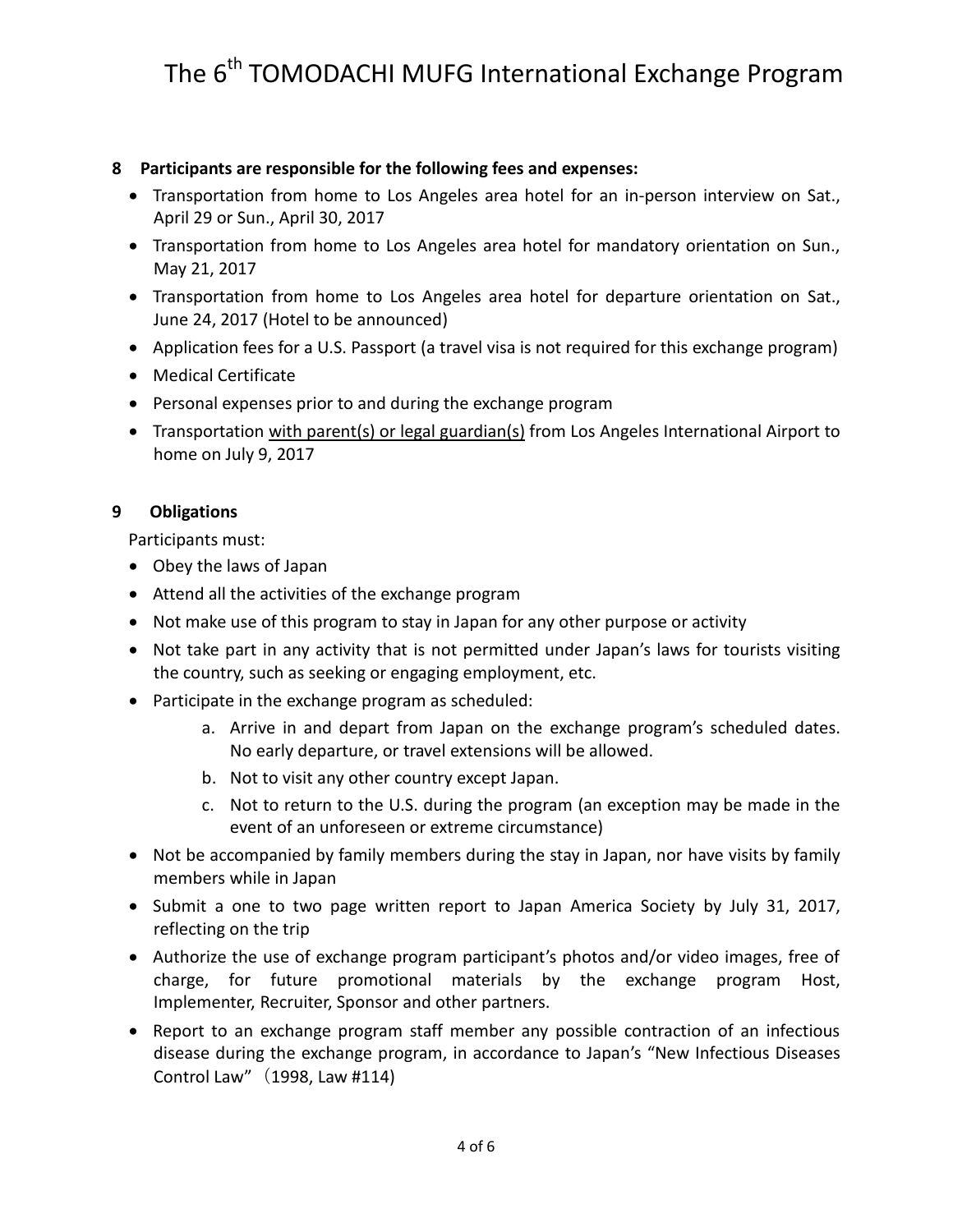- Complete any follow-up exchange participant surveys regarding the TOMODACHI MUFG International Exchange Program
- To the best of the program participant's ability, share his/her experiences in Japan with family, friends, schoolmates and his/her community.

#### **10 Program withdrawal**

The program may be terminated for a participant under the following circumstances and a participant will be required to leave the program and return home:

- If his/her physical or mental health has made it impossible or unsuitable for him/her to continue participating in the program.
- If the participant has seriously violated the conditions of participation stated in section 9 (above).
- If a false description in the application form or any other application document is found.
- If the participant has accepted an opportunity to study in or visit Japan with a different program prior to this program.

#### **11 Application Procedure**

#### Application Timeline

| Mon., March 27                                           | Completed application due by 11:59pm (PDT)                   |
|----------------------------------------------------------|--------------------------------------------------------------|
| Tue., March 28 - Mon., April 3 Application review period |                                                              |
| The week of April 3                                      | Notification of applicants selected for in-person interviews |
| Sat., April 29 – Sun., April 30                          | In-person interviews for selected applicants                 |
| Mon., May $1 - Fri$ ., May 5                             | Notification of Selection for the Program                    |
| Sun., May 21                                             | Pre-departure Orientation (Mandatory)                        |

#### Required Documents

- a. Application Form: The form can be downloaded from Japan America Society of Southern California's website at [www.jas-socal.org/](http://www.jas-socal.org/)Tomodachi-MUFG
- b. One page, single-spaced essay
- c. Copy of high school transcript (from Grade 9 to present)
- d. Teacher recommendation form and evaluation letter
- Application Deadline is **Monday, March 27, 2017, 11:59pm (PDT).**
- Applications with missing components or are otherwise incomplete will NOT be considered